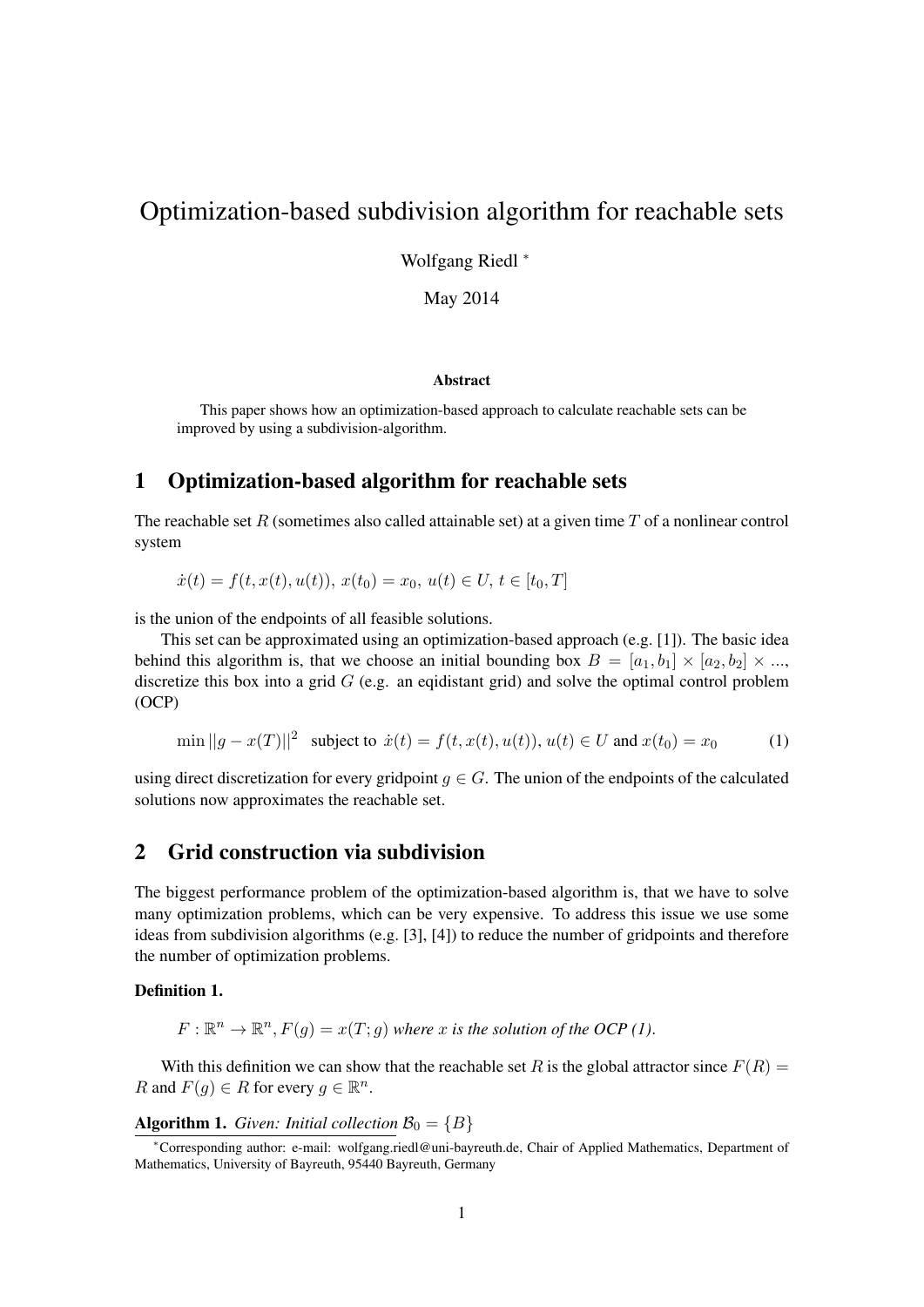1. Subdivision: Construct a new collection  $\hat{\mathcal{B}}_k$  such that

$$
\bigcup_{B \in \hat{\mathcal{B}}_k} B = \bigcup_{B \in \mathcal{B}_{k-1}} B
$$

*and*

$$
\max_{B \in \hat{\mathcal{B}}_k} \text{diam}(B) = \theta_k \cdot \max_{B \in \mathcal{B}_{k-1}} \text{diam}(B) \text{ with } 0 < \theta_{\min} \le \theta \le \theta_{\max} < 1
$$

*2. Selection: Define the new collection*  $B_k$  *by* 

$$
\mathcal{B}_k = \{ \hat{B} \in \hat{\mathcal{B}}_k : \exists B \in \mathcal{B}_{k-1}, \exists g \in B \text{ such that } F(g) \in \hat{B} \}
$$

In the two-dimensional case, we subdivide our initial bounding box into four smaller boxes (i.e.  $\theta = 0.5$ ) by solving the OCP on an equidistant 3  $\times$  3 grid. In the next step we drop all boxes that do not contain at least one endpoint of the nine calculated solutions and we subdivide the remaining boxes in the same way as before. This will be repeated until the grid is dense enough.

Figure 1: First step of the algorithm.



Figure 2: Second step of the algorithm.



Figure 3: Third step of the algorithm.



## 3 Numerical example

The Rayleigh-problem (e.g. [2]) with initial bounding box  $[-10, 10]^2$  can be used as an example to illustrate the improvements of the subdivision algorithm:

$$
\dot{x}_1(t) = x_2(t),
$$
  
\n
$$
\dot{x}_2(t) = -x_1(t) + x_2(t) \cdot (1.4 - 0.14 \cdot x_2(t)^2) + 4 \cdot u(t),
$$

 $u(t) \in [-1, 1], t \in [0, 2.5]$  and  $x_1(0) = x_2(0) = -5$ . Figure 4 shows the results using the optimization-based algorithm on a  $33 \times 33$  grid and Figure 5 the result of the subdivision with the same density of gridpoints near the set. Table 1 compares the cpu-times to calculate the reachable set using the optimization-based algorithm and the subdivision algorithm and Table 2 shows the number of needed gridpoints for both versions.